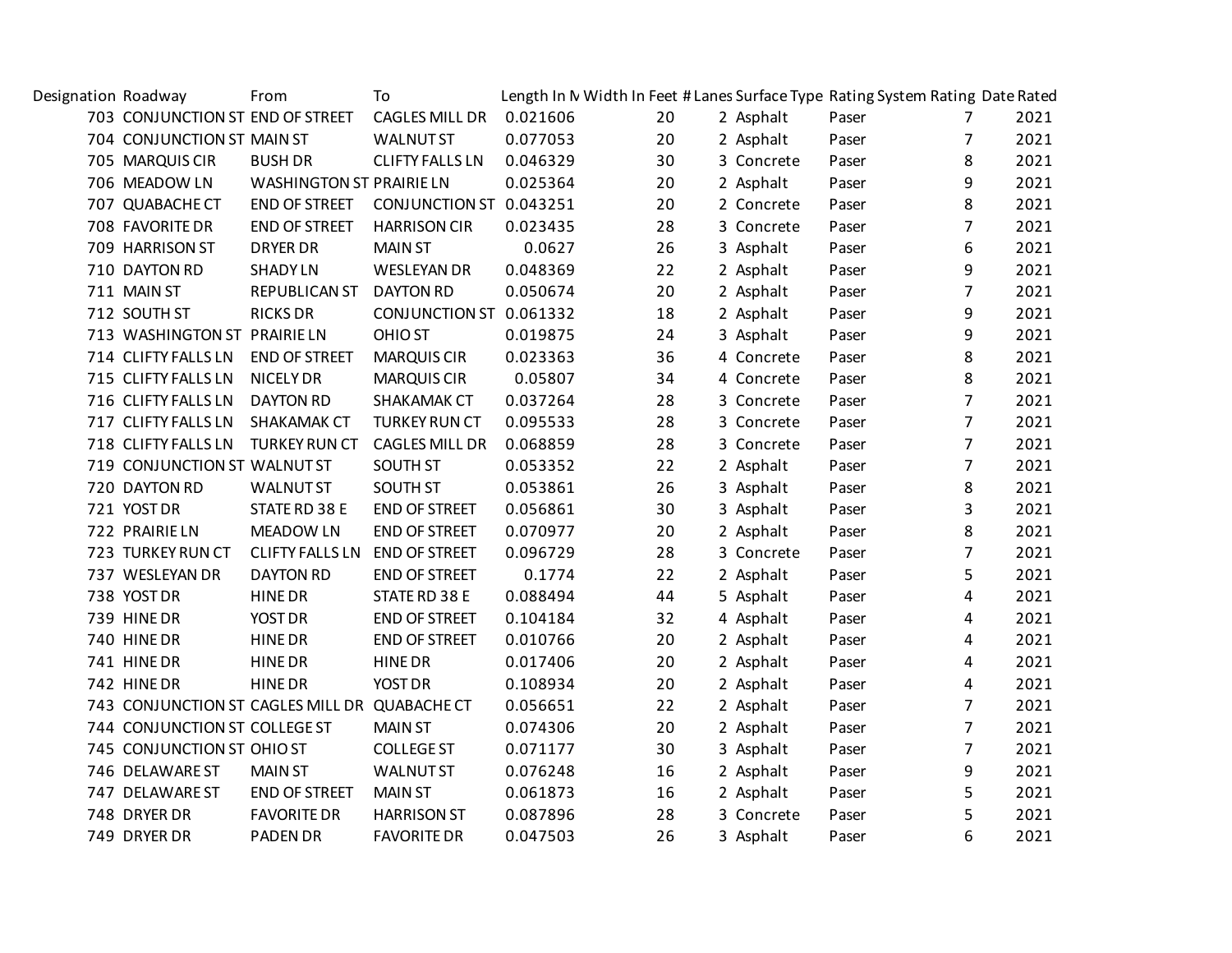| 750 DRYER DR                | <b>HARRISON CIR</b>          | <b>PADEN DR</b>                        | 0.0471   | 30 | 3 Asphalt  | Paser | $\overline{7}$ | 2021 |
|-----------------------------|------------------------------|----------------------------------------|----------|----|------------|-------|----------------|------|
| 751 MARKET ST               | <b>COLLEGE ST</b>            | <b>MAIN ST</b>                         | 0.074196 | 20 | 2 Asphalt  | Paser | 8              | 2021 |
| 752 MARQUIS CIR             | <b>CLIFTY FALLS LN</b>       | <b>BUSH DR</b>                         | 0.051081 | 30 | 3 Concrete | Paser | 8              | 2021 |
| 753 MARQUIS CIR             | <b>BUSH DR</b>               | <b>HORRAM DR</b>                       | 0.047349 | 28 | 3 Concrete | Paser | 8              | 2021 |
| 754 MARQUIS CIR             | <b>HORRAM DR</b>             | <b>BUSH DR</b>                         | 0.047349 | 30 | 3 Concrete | Paser | 8              | 2021 |
| 755 MARQUIS CIR             | <b>HORRAM DR</b>             | <b>HORRAM DR</b>                       | 0.200523 | 28 | 3 Concrete | Paser | 8              | 2021 |
| 756 MEADOW LN               |                              | CONJUNCTION ST WASHINGTON ST           | 0.068964 | 20 | 2 Asphalt  | Paser | 9              | 2021 |
| 757 NICELY DR               | CLIFTY FALLS LN HARRISON CIR |                                        | 0.051051 | 30 | 3 Concrete | Paser | $\overline{7}$ | 2021 |
| 758 OHIO ST                 |                              | CONJUNCTION ST WASHINGTON ST           | 0.064525 | 20 | 2 Asphalt  | Paser | 9              | 2021 |
| 759 PADEN DR                | <b>HARRISON CIR</b>          | <b>DRYER DR</b>                        | 0.130969 | 28 | 3 Concrete | Paser | $\overline{7}$ | 2021 |
| 760 PENNSYLVANIA ST MAIN ST |                              | <b>SOUTH ST</b>                        | 0.075902 | 18 | 2 Asphalt  | Paser | 9              | 2021 |
| 761 PRAIRIE LN              | <b>MEADOW LN</b>             | <b>WASHINGTON ST</b>                   | 0.110806 | 18 | 2 Asphalt  | Paser | 8              | 2021 |
| 762 REPUBLICAN ST           | <b>MAIN ST</b>               | <b>WALNUT ST</b>                       | 0.076938 | 18 | 2 Asphalt  | Paser | 3              | 2021 |
| 763 RICKS DR                | <b>MARKET ST</b>             | <b>SOUTH ST</b>                        | 0.053525 | 20 | 2 Asphalt  | Paser | 8              | 2021 |
| 764 SHAKAMAK CT             | <b>CLIFTY FALLS LN</b>       | <b>END OF STREET</b>                   | 0.139379 | 28 | 3 Concrete | Paser | $\overline{7}$ | 2021 |
| 765 FAVORITE DR             | <b>HARRISON CIR</b>          | <b>DRYER DR</b>                        | 0.132056 | 28 | 3 Concrete | Paser | $\overline{7}$ | 2021 |
| 766 HARRISON CIR            | <b>PADEN DR</b>              | <b>NICELY DR</b>                       | 0.110869 | 30 | 3 Concrete | Paser | $\overline{7}$ | 2021 |
| 767 HARRISON CIR            | NICELY DR                    | <b>DRYER DR</b>                        | 0.058317 | 28 | 3 Concrete | Paser | 7              | 2021 |
| 768 HARRISON ST             | <b>MAIN ST</b>               | <b>WALNUT ST</b>                       | 0.074149 | 20 | 2 Asphalt  | Paser | 9              | 2021 |
| 769 HORRAM DR               | <b>MARQUIS CIR</b>           | <b>MARQUIS CIR</b>                     | 0.11845  | 28 | 3 Concrete | Paser | 8              | 2021 |
| 770 DAYTON RD               | <b>WESLEYAN DR</b>           | <b>TOWN LIMITS</b>                     | 0.072433 | 20 | 2 Asphalt  | Paser | 9              | 2021 |
| 771 DAYTON RD               | SOUTH ST                     | <b>SHADYLN</b>                         | 0.132548 | 20 | 2 Asphalt  | Paser | 9              | 2021 |
| 772 DAYTON RD               | <b>MAIN ST</b>               | <b>WALNUT ST</b>                       | 0.076625 | 26 | 3 Asphalt  | Paser | 9              | 2021 |
| 773 DAYTON RD               | <b>COLLEGE ST</b>            | <b>MAIN ST</b>                         | 0.072549 | 20 | 2 Asphalt  | Paser | $\overline{2}$ | 2021 |
| 774 DAYTON RD               | <b>CLIFTY FALLS LN</b>       | <b>COLLEGE ST</b>                      | 0.238418 | 20 | 2 Asphalt  | Paser | $\overline{2}$ | 2021 |
| 775 DAYTON RD               | <b>TOWN LIMITS</b>           | <b>CLIFTY FALLS LN</b>                 | 0.148565 | 22 | 2 Asphalt  | Paser | 4              | 2021 |
| 776 JEFFERSON ST            | <b>COLLEGE ST</b>            | <b>WASHINGTON ST</b>                   | 0.064119 | 20 | 2 Asphalt  | Paser | 9              | 2021 |
| 777 MAIN ST                 | PENNSYLVANIA S' DELAWARE ST  |                                        | 0.063653 | 18 | 2 Asphalt  | Paser | $\overline{7}$ | 2021 |
| 778 MAIN ST                 |                              | WASHINGTON ST PENNSYLVANIA ST 0.064228 |          | 20 | 2 Asphalt  | Paser | $\overline{7}$ | 2021 |
| 779 MAIN ST                 |                              | CONJUNCTION ST WASHINGTON ST           | 0.063517 | 22 | 2 Asphalt  | Paser | $\overline{7}$ | 2021 |
| 780 MAIN ST                 | <b>DAYTON RD</b>             | <b>MARKET ST</b>                       | 0.062287 | 20 | 2 Asphalt  | Paser | $\overline{7}$ | 2021 |
| 781 MAIN ST                 | <b>MARKET ST</b>             | CONJUNCTION ST 0.066312                |          | 20 | 2 Asphalt  | Paser | $\overline{7}$ | 2021 |
| 782 MAIN ST                 | <b>HARRISON ST</b>           | REPUBLICAN ST                          | 0.061619 | 18 | 2 Asphalt  | Paser | 7              | 2021 |
| 783 SOUTH ST                | <b>DAYTON RD</b>             | <b>RICKS DR</b>                        | 0.068216 | 20 | 2 Asphalt  | Paser | 9              | 2021 |
| 784 WASHINGTON ST MEADOW LN |                              | <b>PRAIRIE LN</b>                      | 0.094989 | 24 | 3 Asphalt  | Paser | 9              | 2021 |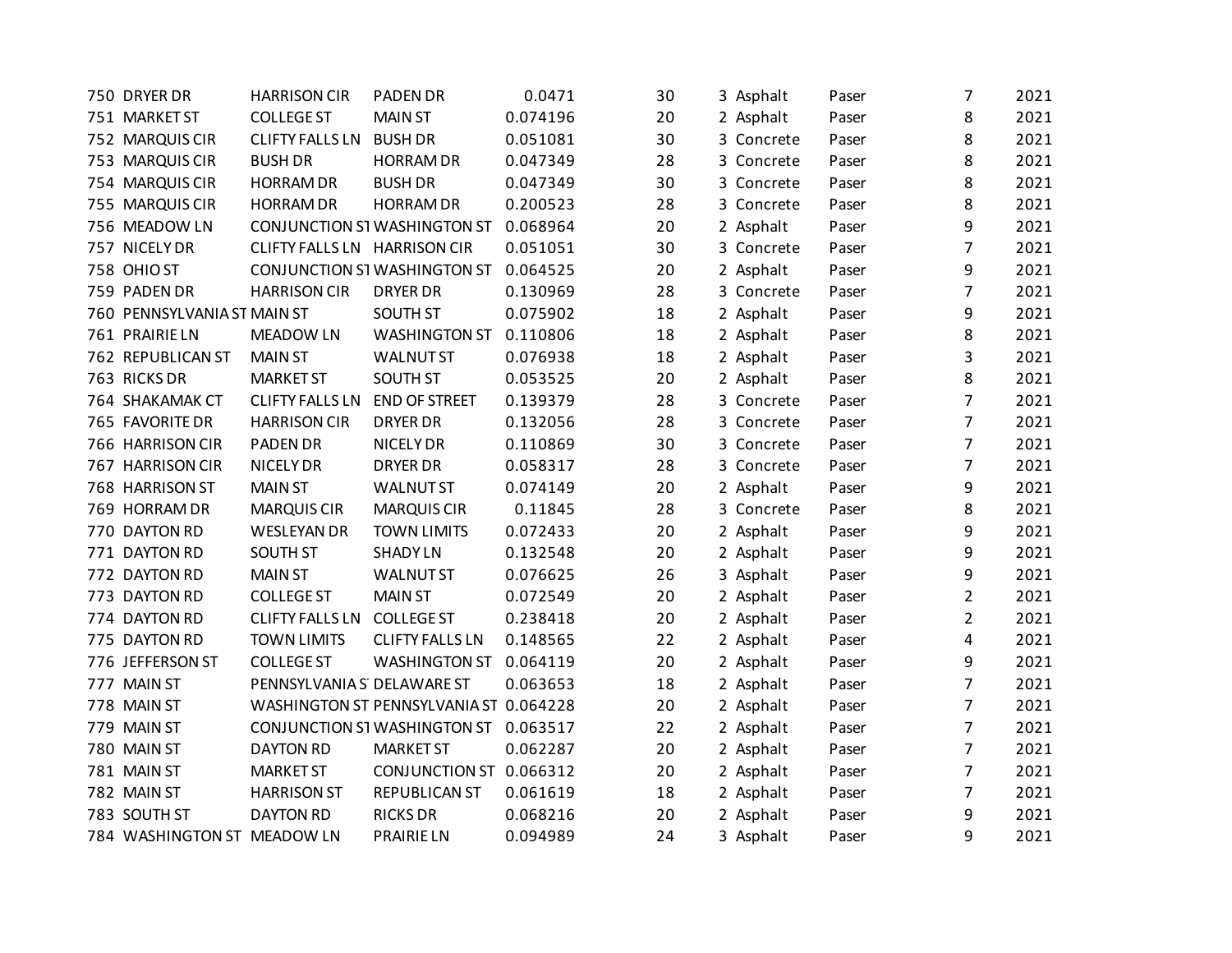| 785 WASHINGTON ST MAIN ST      |                        | <b>WALNUT ST</b>                        | 0.077138 | 24 | 3 Asphalt  | Paser | 9              | 2021 |
|--------------------------------|------------------------|-----------------------------------------|----------|----|------------|-------|----------------|------|
| 786 WASHINGTON ST JEFFERSON ST |                        | <b>MAIN ST</b>                          | 0.072619 | 24 | 3 Asphalt  | Paser | 8              | 2021 |
| 787 WASHINGTON ST              | <b>OHIO ST</b>         | JEFFERSON ST                            | 0.073442 | 26 | 3 Asphalt  | Paser | 9              | 2021 |
| 788 BUSH DR                    | <b>MARQUIS CIR</b>     | <b>MARQUIS CIR</b>                      | 0.118571 | 28 | 3 Concrete | Paser | 8              | 2021 |
| 789 CAGLES MILL DR             | <b>CLIFTY FALLS LN</b> | <b>CONJUNCTION ST</b>                   | 0.089254 | 30 | 3 Concrete | Paser | 9              | 2021 |
| 790 CAGLES MILL DR             | <b>END OF STREET</b>   | <b>CLIFTY FALLS LN</b>                  | 0.068058 | 28 | 3 Concrete | Paser | 9              | 2021 |
| 791 CLIFTY FALLS LN            | <b>MARQUIS CIR</b>     | NICELY DR                               | 0.072011 | 34 | 4 Concrete | Paser | 8              | 2021 |
| 792 CLIFTY FALLS LN            | <b>MARQUIS CIR</b>     | <b>DAYTON RD</b>                        | 0.066365 | 34 | 4 Concrete | Paser | 8              | 2021 |
| 793 COLLEGE ST                 | <b>DAYTON RD</b>       | <b>MARKET ST</b>                        | 0.063559 | 30 | 3 Asphalt  | Paser | 8              | 2021 |
| 794 COLLEGE ST                 | <b>MARKET ST</b>       | <b>JEFFERSON ST</b>                     | 0.065074 | 36 | 4 Asphalt  | Paser | 8              | 2021 |
| 799 CONJUNCTION ST             | <b>MEADOW LN</b>       | <b>OHIO ST</b>                          | 0.114604 | 20 | 2 Asphalt  | Paser | 7              | 2021 |
| 800 HARRISON CIR               | <b>FAVORITE DR</b>     | <b>PADEN DR</b>                         | 0.047341 | 30 | 3 Concrete | Paser | $\overline{7}$ | 2021 |
| 801 CONJUNCTION ST             | <b>QUABACHE CT</b>     | <b>MEADOW LN</b>                        | 0.080526 | 18 | 2 Asphalt  | Paser | $\overline{7}$ | 2021 |
| 804 MARKET ST                  | <b>MAIN ST</b>         | <b>RICKS DR</b>                         | 0.07719  | 28 | 3 Asphalt  | Paser | 8              | 2021 |
| 805 SHADYLN                    | DAYTON RD              | <b>END OF STREET</b>                    | 0.289311 | 22 | 2 Asphalt  | Paser | 6              | 2021 |
| 807 REPUBLICAN ST              | <b>END OF STREET</b>   | <b>MAIN ST</b>                          | 0.066209 | 20 | 2 Asphalt  | Paser | 2              | 2021 |
| 808 HARRISON ST                | <b>HARRISON CIR</b>    | <b>DRYER DR</b>                         | 0.129594 | 30 | 3 Concrete | Paser | $\overline{7}$ | 2021 |
| 811 JEFFERSON ST               | WASHINGTON ST OHIO ST  |                                         | 0.058193 | 18 | 2 Asphalt  | Paser | 9              | 2021 |
| 812 OHIO ST                    | JEFFERSON ST           | <b>WASHINGTON ST</b>                    | 0.124042 | 16 | 2 Asphalt  | Paser | 9              | 2021 |
| 813 ADAMS RD                   | <b>WALNUT ST</b>       | <b>TOWN LIMITS</b>                      | 0.156831 | 16 | 2 Asphalt  | Paser | 8              | 2021 |
| 814 SOUTH ST                   |                        | CONJUNCTION ST PENNSYLVANIA ST 0.181633 |          | 16 | 2 Asphalt  | Paser | 9              | 2021 |
| 817 HINE DR                    | <b>HINE DR</b>         | <b>HINE DR</b>                          | 0.03551  | 30 | 3 Asphalt  | Paser | 6              | 2021 |
| 821 HARRISON CIR               | <b>DRYER DR</b>        | <b>HARRISON ST</b>                      | 0.053229 | 30 | 3 Concrete | Paser | 7              | 2021 |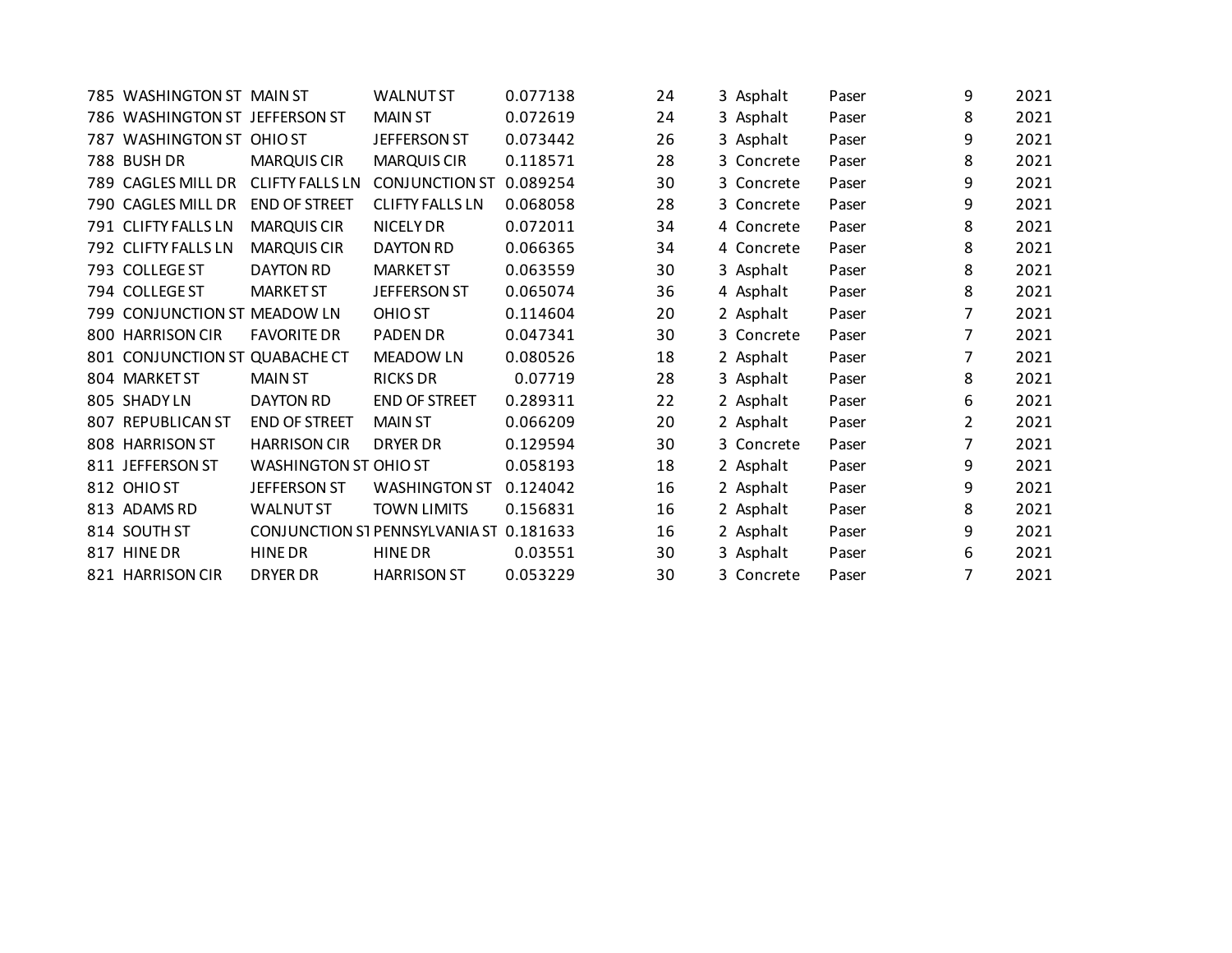| <b>Functional Classification 2020 Treatment</b> |                       | 2019 Treatment |
|-------------------------------------------------|-----------------------|----------------|
| Local                                           |                       |                |
| Local                                           |                       |                |
| Local                                           |                       |                |
| Local                                           |                       |                |
| Local                                           | <b>Crack Seal</b>     |                |
| Local                                           |                       |                |
| Local                                           |                       |                |
| Major Collector                                 | Mill and Overlay - 4" |                |
| Local                                           |                       |                |
| Local                                           | Mill and Overlay - 2" |                |
| Local                                           |                       |                |
| Local                                           |                       |                |
| Local                                           |                       |                |
| Local                                           | <b>Crack Seal</b>     |                |
| Local                                           | <b>Crack Seal</b>     |                |
| Local                                           | <b>Crack Seal</b>     |                |
| Local                                           |                       |                |
| Major Collector                                 |                       |                |
| Local                                           |                       |                |
| Local                                           |                       |                |
| Local                                           | <b>Crack Seal</b>     |                |
| Local                                           |                       |                |
| Major Collector                                 |                       |                |
| Local                                           |                       |                |
| Local                                           |                       |                |
| Local                                           |                       |                |
| Local                                           |                       |                |
| Local                                           |                       |                |
| Local                                           |                       |                |
| Local                                           |                       |                |
| Local                                           |                       |                |
| Local                                           |                       |                |
| Local                                           |                       |                |
| Local                                           |                       |                |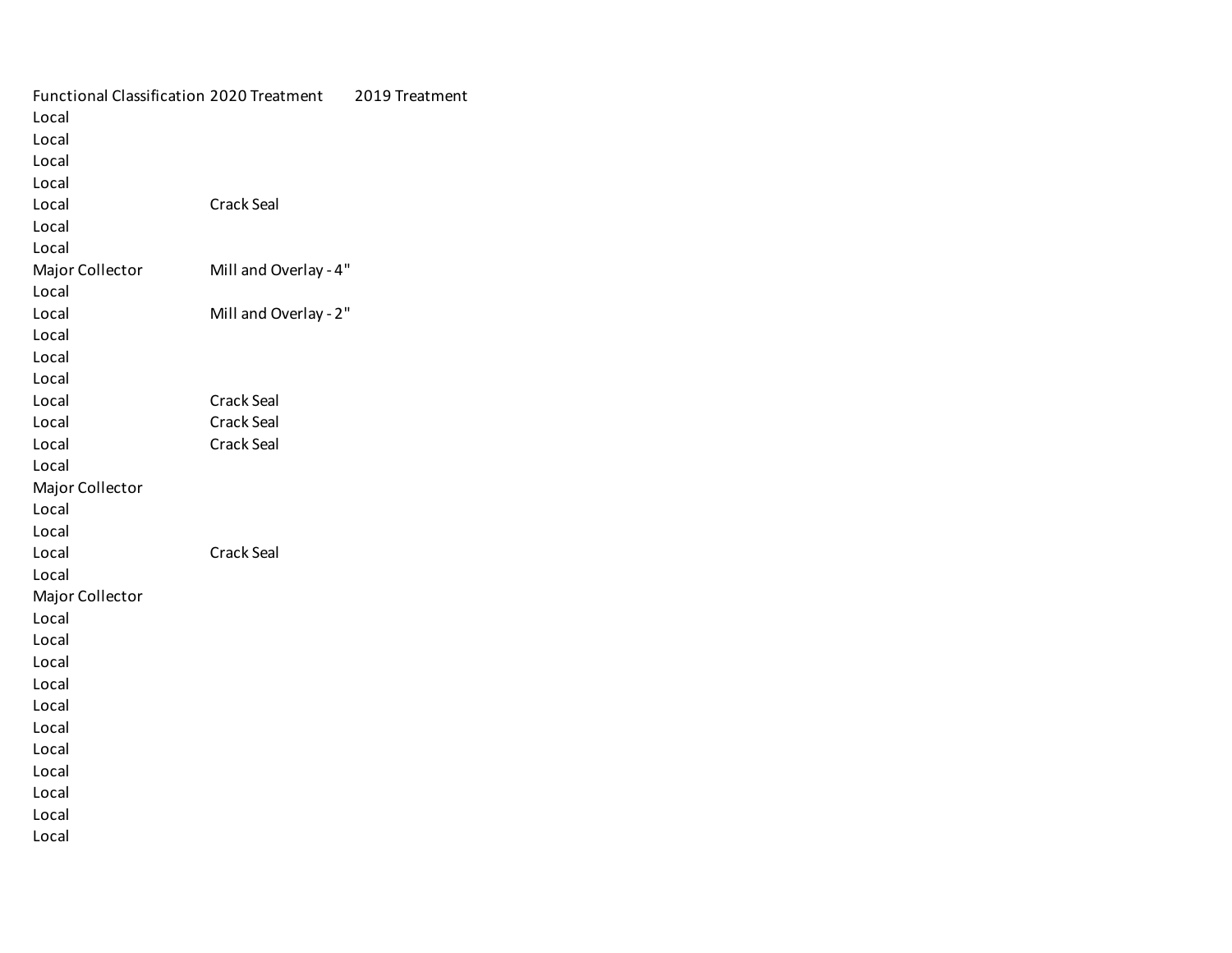| Local           |                       |
|-----------------|-----------------------|
| Local           |                       |
| Local           |                       |
| Local           |                       |
| Local           |                       |
| Local           |                       |
| Local           |                       |
| Local           |                       |
| Local           | Mill and Overlay - 2" |
| Local           |                       |
| Local           | Mill and Overlay - 2" |
| Local           |                       |
| Local           |                       |
| Local           |                       |
| Local           | <b>Crack Seal</b>     |
| Local           |                       |
| Local           |                       |
| Local           |                       |
| Local           |                       |
| Local           |                       |
| Major Collector | Mill and Overlay - 4" |
| Major Collector | Mill and Overlay - 4" |
| Local           | Mill and Overlay - 4" |
| Local           |                       |
| Local           |                       |
| Local           |                       |
| Local           | Mill and Overlay - 2" |
| Local           |                       |
| Local           |                       |
| Local           |                       |
| Local           |                       |
| Local           |                       |
| Local           |                       |
| Local           | Mill and Overlay - 2" |
| Local           |                       |